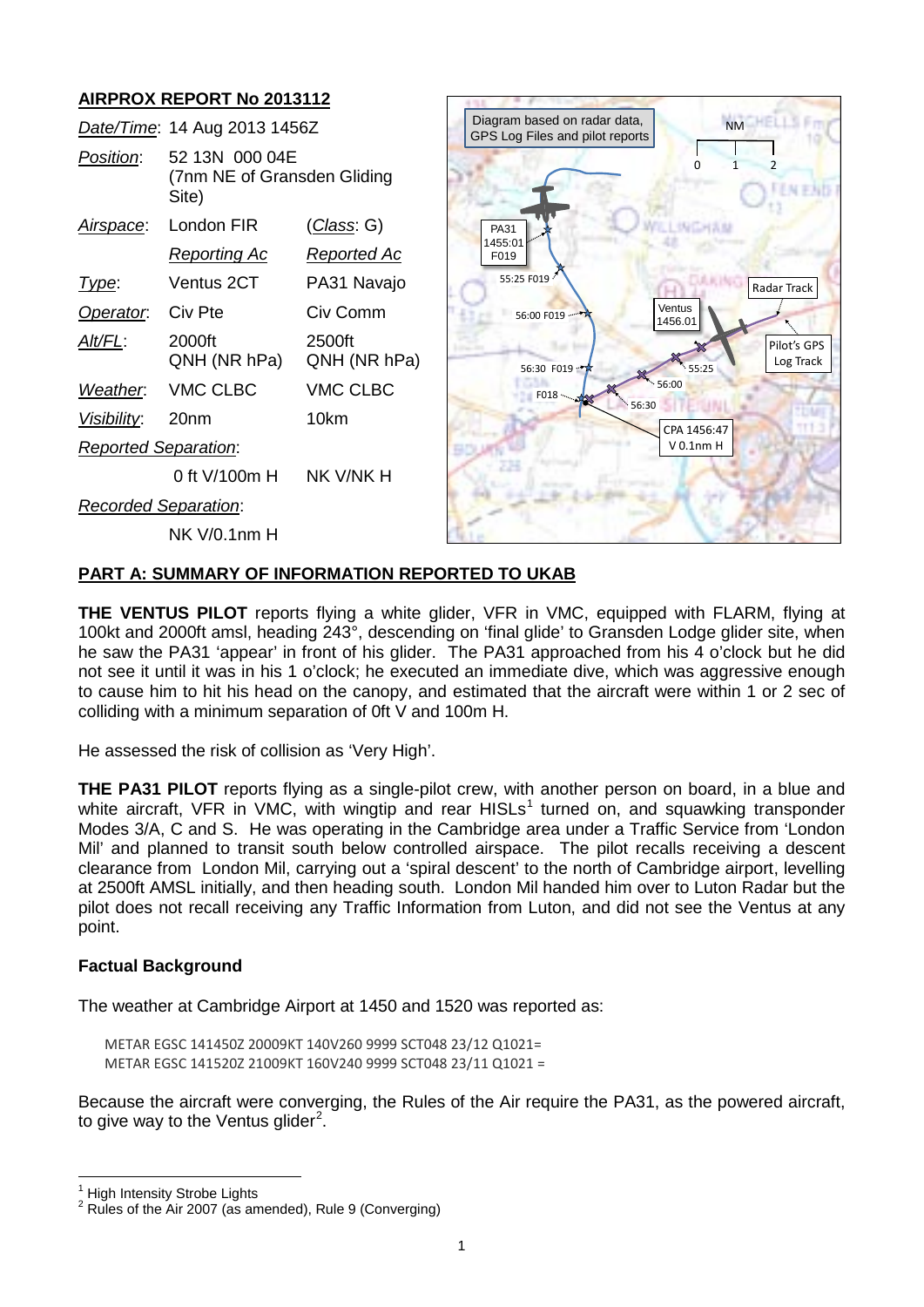### **Analysis and Investigation**

## **UKAB Secretariat**

The Ventus pilot submitted his GPS tracker log, which correlates closely with the radar recording, and helped to identify his primary radar track.

### **Military ATM**

LATCC(Mil) were controlling the PA31 under a Traffic Service until 1454:19 and the Airprox occurred at 1456:50; the pilot was using a LATCC Northeast frequency but was allocated a LATCC East Mode 3/A squawk of 6060. All heights/altitudes quoted are based upon SSR Mode C from the radar replay unless otherwise stated.

Traffic Information was passed to the PA31 pilot on two tracks at 1449:19 and 1449:32; neither of the tracks are believed to be the Ventus, and the radar replay shows multiple other slow-moving tracks in the vicinity. The PA31 pilot requested, '*[PA31 callsign] I'd like to route via Cranfield and then down the western side of the TMA.'* At 1454:07 the LATCC controller replied, '*[PA31 callsign], roger, if you route towards Brookmans Park initially and continue with Luton Radar 129.55. Make that request with them*'; at the same time the Ventus is believed to be 6.1nm southeast of the PA31 as highlighted in Figure 1. At 1454:19, the PA31 confirmed the routing and frequency change. No Traffic Information was given at the time of transfer and no instruction was given to change squawk.



Figure 1: PA31 at 1454:07 when instructed to continue with Luton.

LATCC Mil were not aware of the Airprox as neither of the pilots were on frequency or receiving an Air Traffic Service at the time of the incident. As a result, no Occurrence Reporting was initiated and accurate information on the traffic situation or the controller's intentions are not available. It is also impossible to assess how accurately the radar replay represents the display that the controller had selected at the time.

Given the aspect of the two aircraft, it is reasonable to conclude that the controller did not pass Traffic Information to the PA31 pilot either because the radar tracks were not in confliction at the time he transferred the pilot to Luton, or because the glider was not shown on the controller's radar display.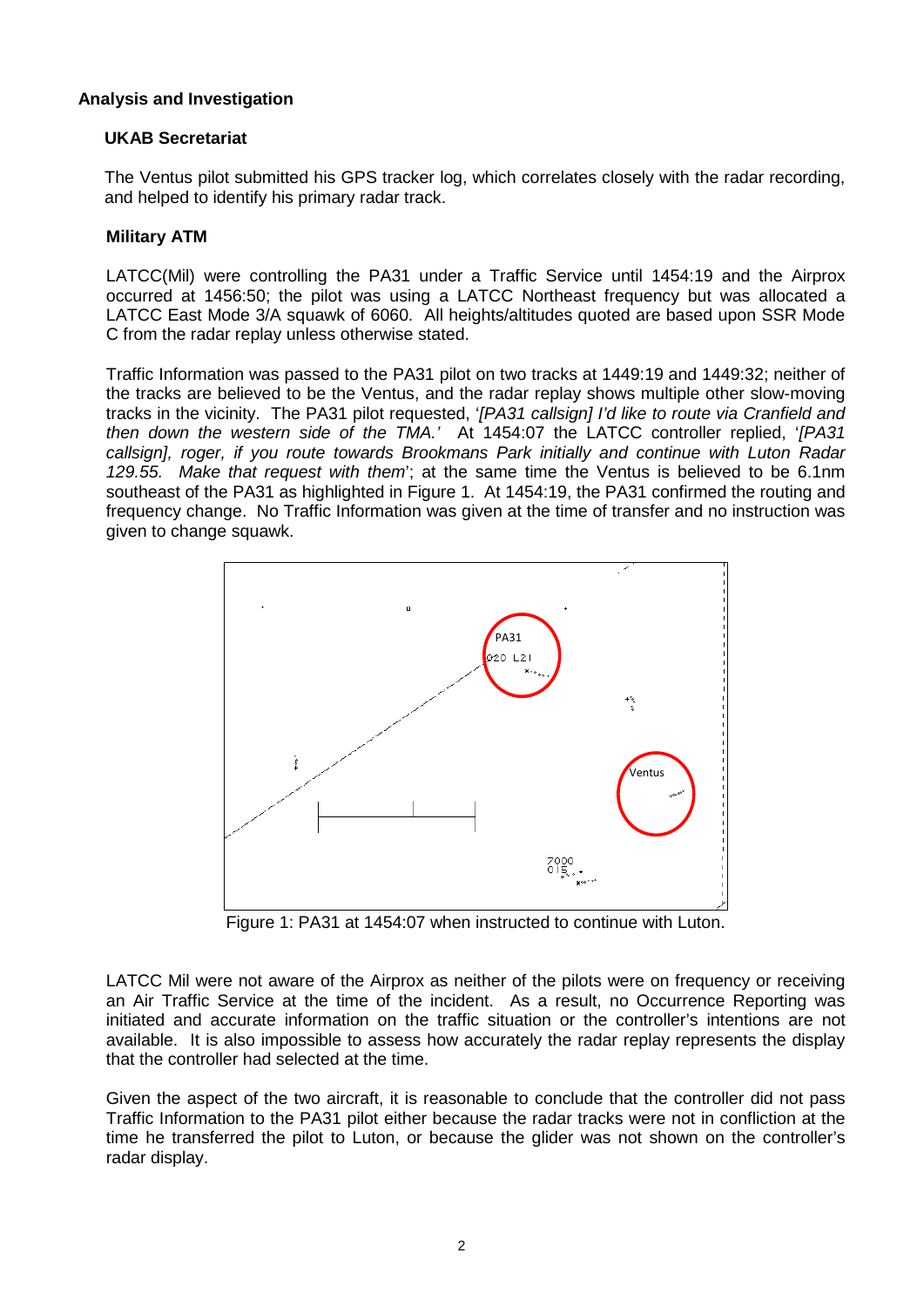# **ATSI Investigation**

At 1455:11 the pilot of the PA31 was 7.4nm north-northeast of Gransden Lodge and contacted Luton Radar routeing towards Brookmans Park. The PA31 was identified and a Traffic Service was agreed.

At 1455:30 the Luton Radar controller advised the PA31 of unknown traffic in the pilot's 11 o'clock position, 4nm away, left to right with no height information (Figure 2). The PA31 pilot replied that they were looking.



Figure 2

The tracks of the two aircraft continued to converge until the PA31 passed ahead of the primary contact (Figures 3, 4 and 5).



Although it is not possible to identify the glider positively on radar, the time, position and geometry of the Airprox reported by the glider pilot match the incident displayed above.

CAP774, the UK Flight Information Services, Chapter 3, paragraph 5 states that, under a Traffic Service, the controller shall pass traffic information on relevant traffic, and shall update the traffic information if it continues to constitute a definite hazard, or if requested by the pilot. The Luton Radar controller passed traffic information on the primary contact believed to be the glider. Without height information the controller could not determine if the contact constituted a definite hazard and further information was not requested by the pilot. The glider was not in receipt of an Air Traffic Service.